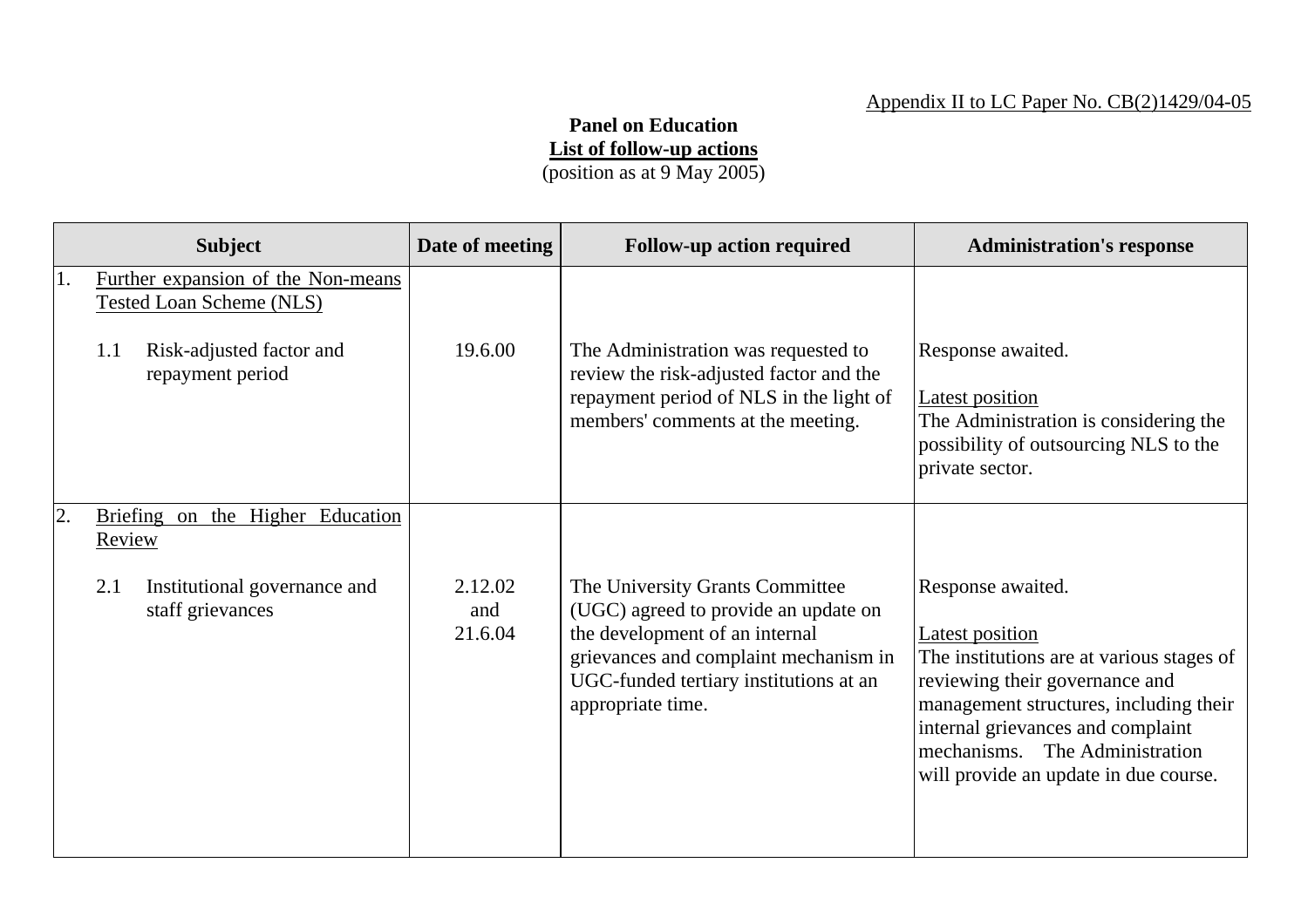|            | <b>Subject</b>                                                                                                                            | Date of meeting | <b>Follow-up action required</b>                                                                                                                                                                                                                                                                                                        | <b>Administration's response</b>                                                                                                                                                                                 |
|------------|-------------------------------------------------------------------------------------------------------------------------------------------|-----------------|-----------------------------------------------------------------------------------------------------------------------------------------------------------------------------------------------------------------------------------------------------------------------------------------------------------------------------------------|------------------------------------------------------------------------------------------------------------------------------------------------------------------------------------------------------------------|
| 3.         | Results of the 2003<br>Language<br>Proficiency Assessment for teachers<br>Options for upgrading the<br>3.1<br>quality of English teachers | 23.6.03         | The Administration was requested to<br>explore workable options for upgrading<br>the quality of English teachers and<br>provide a paper.                                                                                                                                                                                                | Response awaited.<br><b>Latest Position</b><br><b>Teacher Education Institutions have</b><br>introduced preparation courses for<br>potential candidates for the Language<br>Proficiency Assessment for Teachers. |
| 4.         | Consolidation of high cost and low<br>utilization primary schools                                                                         |                 |                                                                                                                                                                                                                                                                                                                                         |                                                                                                                                                                                                                  |
|            | Policy and follow-up measures<br>4.1                                                                                                      | 19.4.04         | The Administration was requested to<br>provide an information paper on its<br>long-term policy and follow-up measures<br>to resolve the problems arising from<br>consolidation of under-utilized primary<br>schools and provide an estimate of the<br>number of primary schools which would<br>be affected by the policy in the future. | Response awaited.<br><b>Latest Position</b><br>The information paper will be prepared<br>in due course taking into account the<br>outcome of the various reviews in<br>progress.                                 |
| $\vert$ 5. | Reforming the academic structures                                                                                                         |                 |                                                                                                                                                                                                                                                                                                                                         |                                                                                                                                                                                                                  |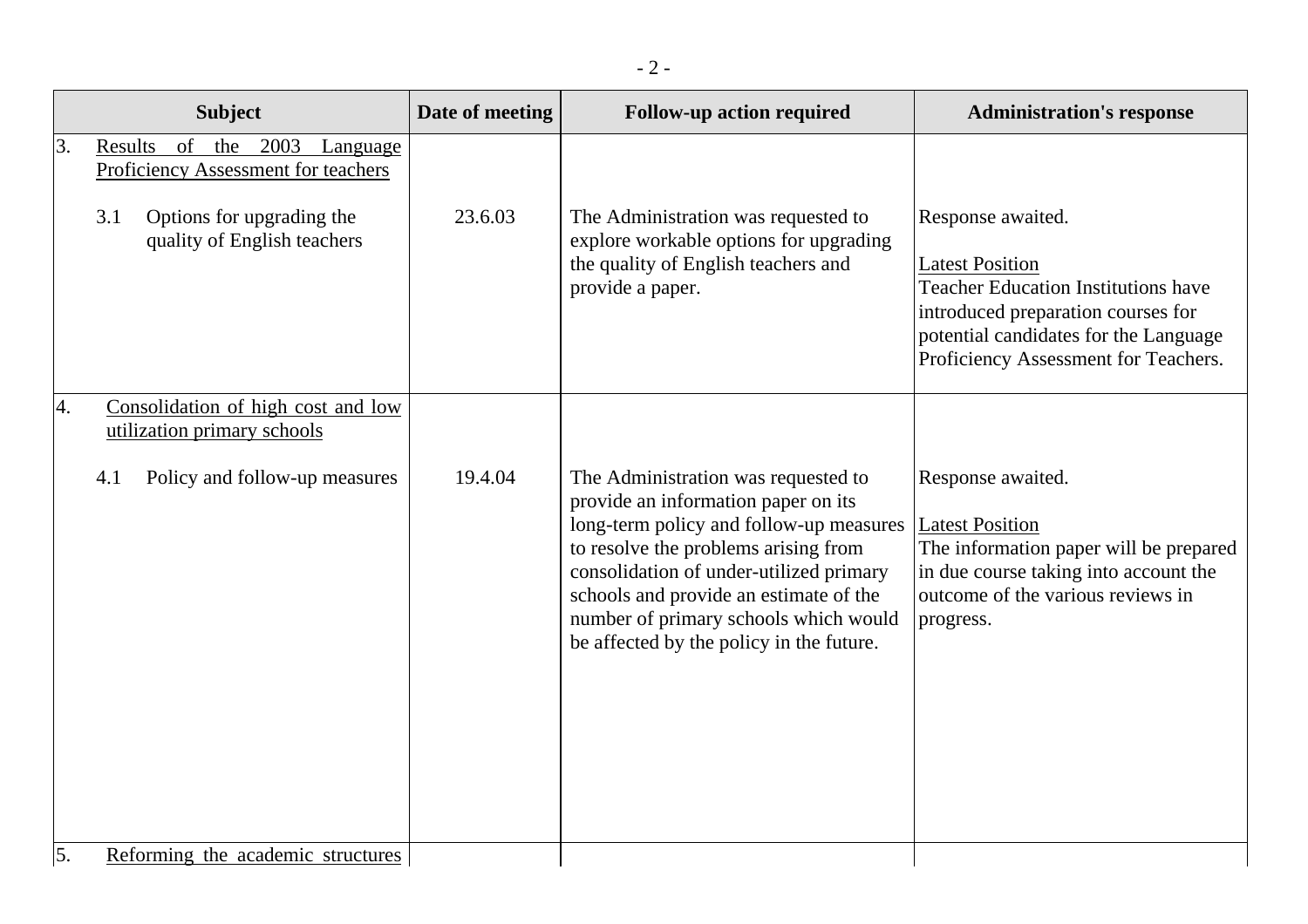| <b>Subject</b>                                                                     | Date of meeting | <b>Follow-up action required</b>                                                                                                                                                                                                                               | <b>Administration's response</b>                                                                                                                                                                                                                                                                                                                                                                                                                                                                                                                                                                                                                                             |
|------------------------------------------------------------------------------------|-----------------|----------------------------------------------------------------------------------------------------------------------------------------------------------------------------------------------------------------------------------------------------------------|------------------------------------------------------------------------------------------------------------------------------------------------------------------------------------------------------------------------------------------------------------------------------------------------------------------------------------------------------------------------------------------------------------------------------------------------------------------------------------------------------------------------------------------------------------------------------------------------------------------------------------------------------------------------------|
| for senior secondary education and<br>higher education                             |                 |                                                                                                                                                                                                                                                                |                                                                                                                                                                                                                                                                                                                                                                                                                                                                                                                                                                                                                                                                              |
| 5.1 Support measures for teachers                                                  | 29.10.04        | The Administration was requested to<br>provide an information paper on the<br>existing number of training hours as well<br>as the anticipated number of training<br>hours for professional development of<br>teachers and principals in the next few<br>years. | Response awaited.<br><b>Latest Position</b><br>The general view regarding training<br>needs of teachers during the<br>consultation of $3+3+4$ is that the<br>number of hours and the modes of<br>training should be on needs basis<br>according to individual continuous<br>professional development plans.<br>Schools also welcome the use of<br>school-based or web-based<br>professional development programs<br>provided by different institutions<br>including EMB to meet distinct needs.<br>Therefore the overall anticipated hours<br>of training for teachers and principals<br>in the next few years will be subject to<br>a fluid interplay of supply and demand. |
| 5.2 Provision of free education                                                    | 29.10.04        | The Administration was requested to<br>provide an information paper to compare<br>the provision of free education in Hong<br>Kong and neighbouring countries.                                                                                                  | Response awaited.<br><b>Latest Position</b><br>The information paper will be<br>provided shortly.                                                                                                                                                                                                                                                                                                                                                                                                                                                                                                                                                                            |
| 6.<br>Increase of course fees by the Hong<br>Kong<br>of<br>Vocational<br>Institute |                 |                                                                                                                                                                                                                                                                |                                                                                                                                                                                                                                                                                                                                                                                                                                                                                                                                                                                                                                                                              |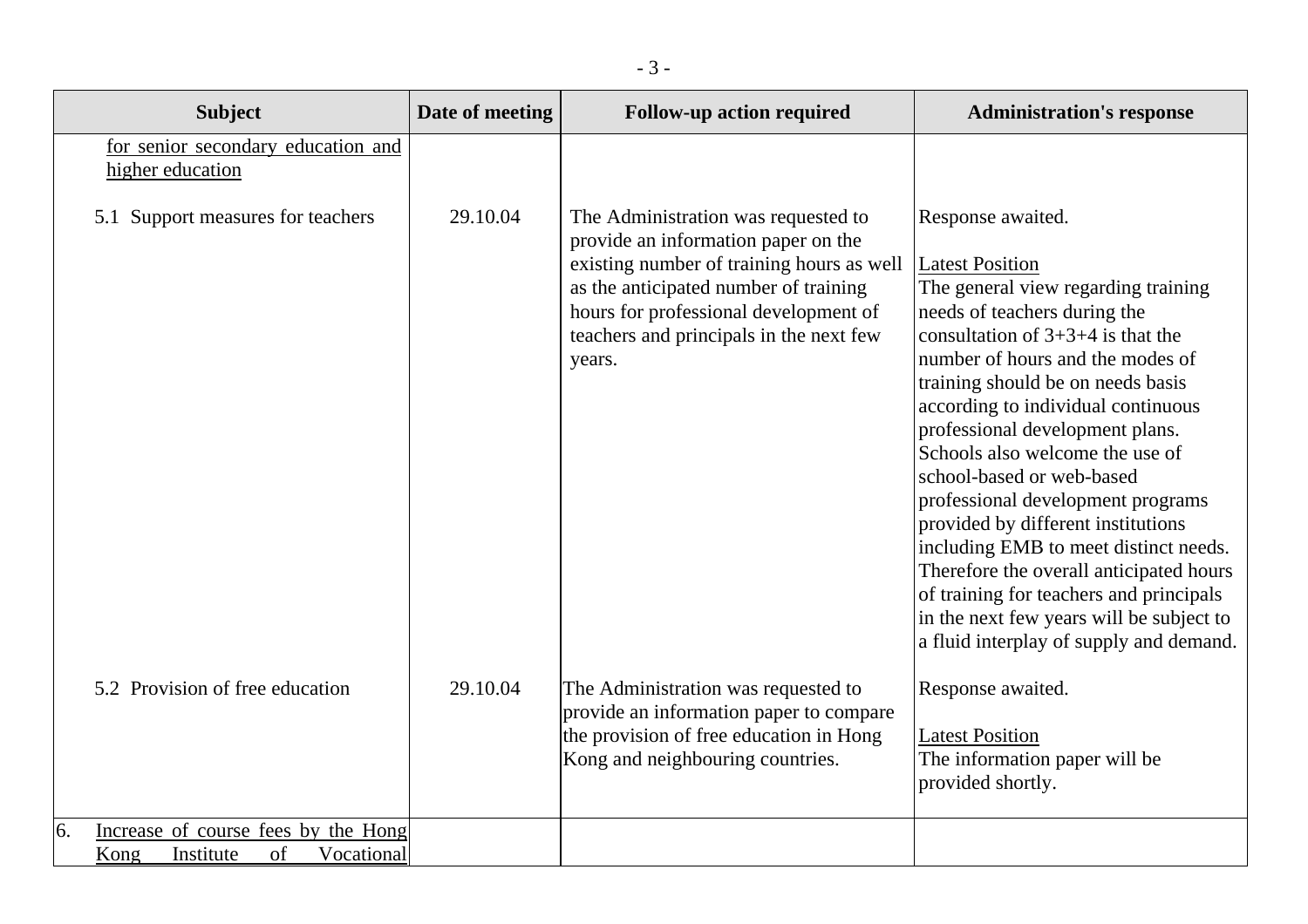|    | <b>Subject</b>                                                                                                                                                                                            | Date of meeting | <b>Follow-up action required</b>                                                                                                                                                                                                                                                                                                 | <b>Administration's response</b>                |
|----|-----------------------------------------------------------------------------------------------------------------------------------------------------------------------------------------------------------|-----------------|----------------------------------------------------------------------------------------------------------------------------------------------------------------------------------------------------------------------------------------------------------------------------------------------------------------------------------|-------------------------------------------------|
|    | Education (IVE)<br>6.1 Funding policy and fee increase<br>for part-time evening<br>programmes operated by IVE                                                                                             | 13.12.04        | The Administration was requested to Response awaited.<br>review the funding policy and re-consider<br>the appropriate level of increase for IVE's Latest Position<br><b>PTE</b> programmes above the craft level.                                                                                                                | A paper on the subject is under<br>preparation. |
| 7. | <b>Briefing</b><br>the Secretary<br>$\mathbf{b} \mathbf{v}$<br>for<br>Education and Manpower on the<br>Chief Executive's Policy Address<br>2005<br>7.1 Education for children of the<br>ethnic minorities | 20.1.05         | The Administration was requested to Response awaited.<br>provide an information paper on its<br>policies and strategies in the provision of <i>Latest Position</i><br>education to children of the ethnic A paper on the subject is under<br>minorities, in particular those from the preparation.<br>Southeast Asian countries. |                                                 |
| 8. | Harmonisation of pre-primary services<br>8.1 Financial assistance schemes to<br>parents                                                                                                                   | 14.3.05         | The Administration was requested to The Administration's<br>provide estimates of the percentages of issued<br>families/parents who would be favourably $CB(2)1240/04-05(01)$ .<br>or adversely affected under the enhanced<br>Kindergarten Fee Remission Scheme after<br>harmonisation.                                          | response<br>was<br>vide<br>LC<br>Paper<br>No.   |
| 9. | Financial<br>assistance<br>scheme<br>for<br>evening adult education courses                                                                                                                               |                 |                                                                                                                                                                                                                                                                                                                                  |                                                 |